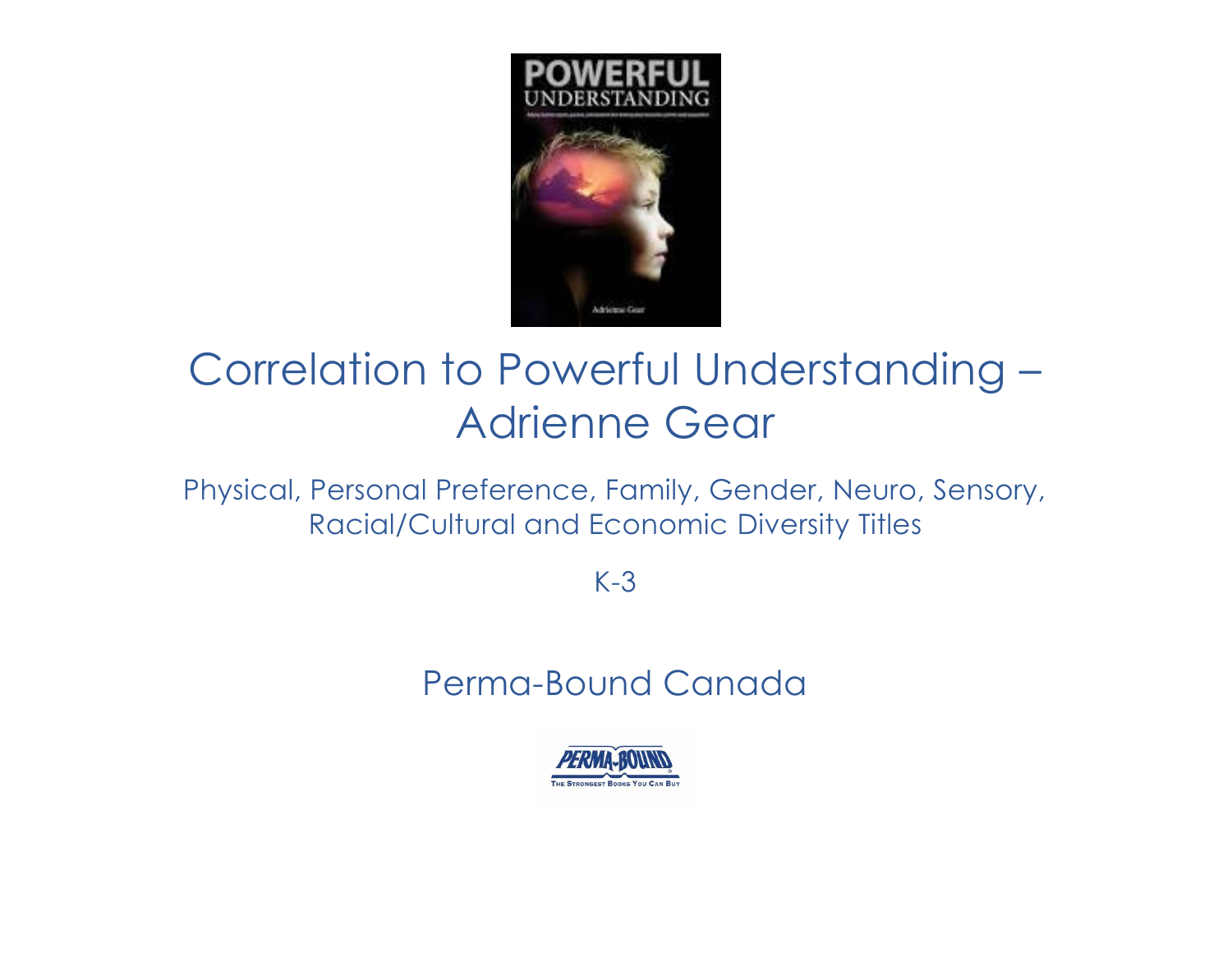• • •

# Correlation to Powerful Understanding – Adrienne Gear

### Perma-Bound Canada

# *Perma-Bound Collection*

Perma-Bound maintains a collection of over 300,000 titles in all formats, including eBooks, and bindings. The titles we carry are based on several factors including publisher information (we carry titles from over 1,000 publishers), reviews from independent reviewing agencies, award winners, and in-house Library and Classroom expertise gathered from over 50 years in the K-12 literature market.

# *Hand-Picked Selections*

This list is meant to be a tool to order Perma-Bound books in schools using *Powerful Understanding* by Adrienne Gear as a teaching reference tool.

# *Powerful Understanding - Diversity*

Adrienne Gear developed Reading Power almost 10 years ago.

In her newest title Powerful Understanding she addresses Diversity in its many forms using characters in children's literature. In Chapter 3 – Understanding Others she provides titles to extend the Diversity themes of Physical, Personal Preference, Family, Gender, Neuro, Sensory, Racial/Cultural and Economic Diversity.

The list of titles in each Diversity theme are presented here.

Perma-Bound Collection • 1

## *Perma-Bound Books* • • •

Books in this list are preferentially offered in the Perma-Bound binding however, for completeness, it was necessary to offer some titles in publisher hardcover and paperback binding.

"Our Perma-Bound bindings are Unconditionally Guaranteed."

The list is presented in alphabetical order by title.

Please visit [www.perma](http://www.perma-bound.com/)[bound.com/](http://www.perma-bound.com/)canada for further information on any title. Titles may be searched by entering the Title, Author, or Order Number in the search box.

All orders are shipped free of charge.

All MARC records are free. \*All prices subject to change without notice

Copyright 2018 Perma-Bound Canada

04112018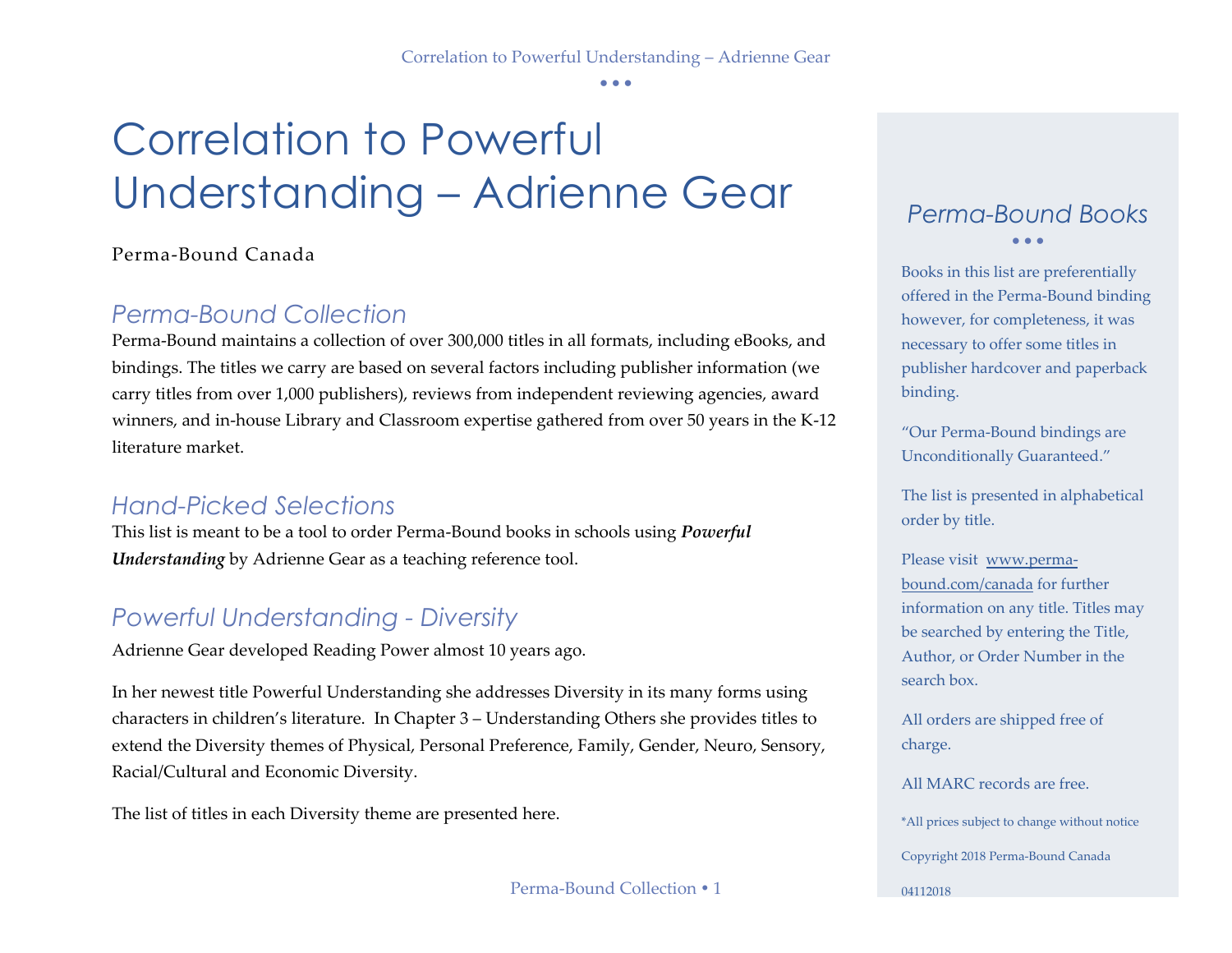• • •

# *Why we can guarantee our binding*

Our process increases the durability and flexibility of every title in our patented permabound binding. We rebuild every book from the ground up using only the top-quality binding materials. Our books are inspected and tested then sent to you with our guarantee.



# *Perma-Bound Books Impact Statement*

• • •

In compliance with Perma-Bound environmental guidelines to reduce our environmental footprint we have selected titles in our longlasting, low impact, guaranteed Perma-Bound binding.

# *Powerful Understanding*



In these challenging times, teaching children to think critically and reflectively and be compassionate, responsible and caring citizens at the same time is a tall order. Powerful Understanding explores effective ways to build social emotional skills and help students make connections, question what they read, and reflect on their learning as they develop into stronger readers and learners.

ISBN: 978-1551383286 (paperback) List Price: \$24.95 Perma-Bound Canada Price: \$21.21

# *Place an Order*

• • •

Orders can be placed: Toll Free: 1.800.461.1999. Fax: 1.888.250.3811. Email: [perma-bound.ca@sympatico.ca](mailto:perma-bound.ca@sympatico.ca) Or orders can be sent to us directly from our website at: **[www.perma-bound.com](http://www.perma-bound.com/)**

Perma-Bound Canada Box 868, Station Main Peterborough, ON K9J 7A2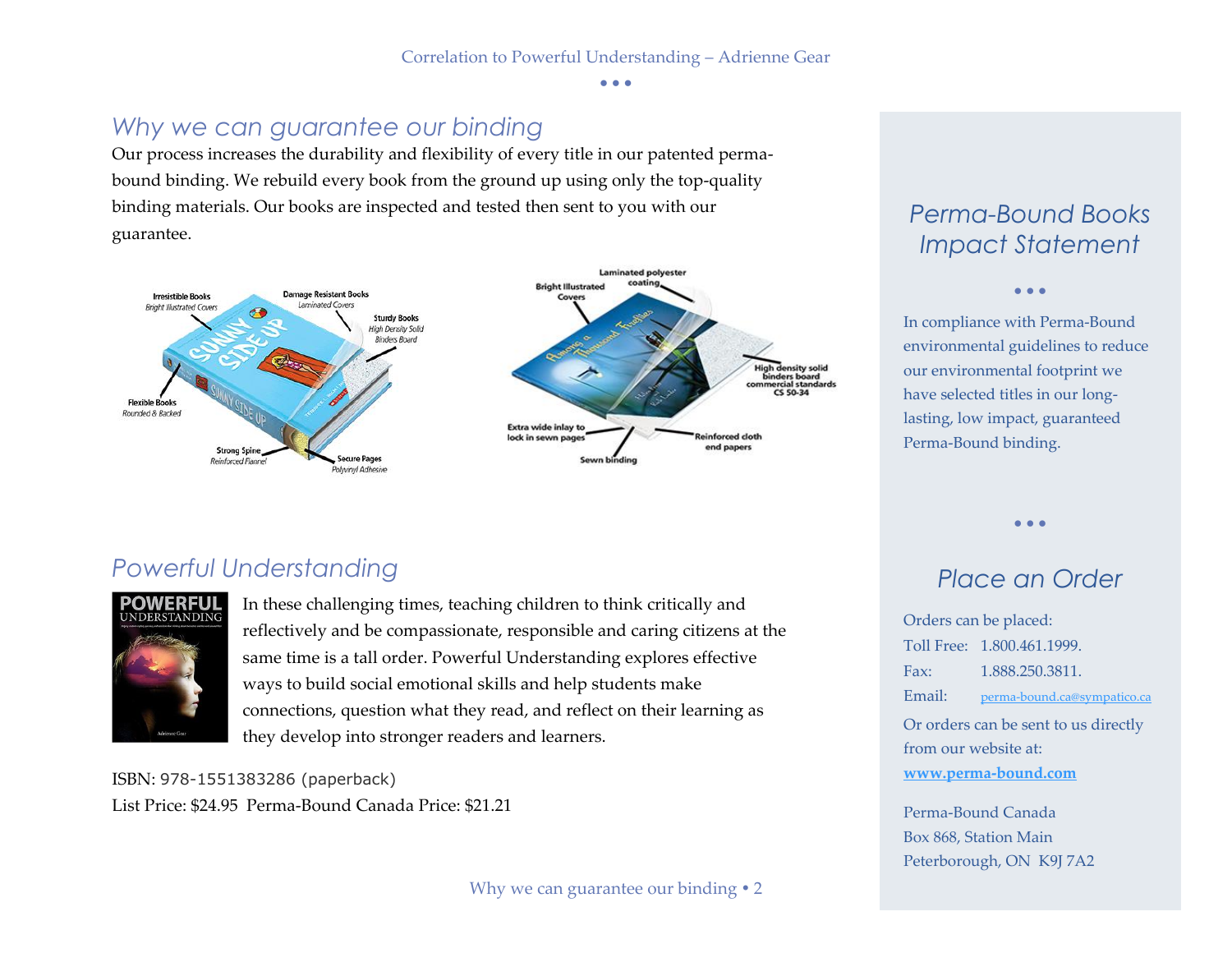

#### Powerful Understanding Understanding Others **Anchor Books**

### **Order Number Title Author Annotation Interest Level(Reading Level) Format Price** 63682 Crayon Box That TalkedDeRolf, Shane Although they are many different colors, the crayons in a box discover that when they 2.2 Perma-Bound \$21.53<br>get together they can appreciate each other and make a complete picture. (K to 3) Perma-Bound \$21.5 35884 How Are We the Same and Different?Outlines the ways in which children are similar and different and discusses how we can dimess of the differences in ourselves and others through new ideas and positive actions. (1 to 4) Perma-Bound \$11.30 (1 to 4) Rema-Bou 5092598 I'm Like You, You're Like Me: A Book about Understanding and Appreciating Each Other Illustrations and simple text explore ways in which children are alike and some ways and they may be different.<br>
Gainer, Cindy they may be different.<br>
(K to 3) Hardcover \$16.56 175704 Let's Talk About Race Lester, Julius The author introduces the concept of race as only one component in an individual's or 3 (1 to 4) Perma-Bound \$10.10 (1 to 4) Perma-Bound \$10.10 (1 to 4) Perma-Bound \$10.10 Lovely Hong, Jess Big, small, curly, straight, loud, quiet, smooth, wrinkly, lovely explores a world of 2 Publisher's \$18.77<br>differences that all add up to the same thing, we are all lovely. (P to 2) Hardcover \$18.77 56143Same, Same, but<br>Different Kostecki-Shaw, Pen pals Elliott and Kailash discover that even though they live in different countries-- 1.9 Perma-Bound \$26.65<br>Jenny Sue America and India--they both love to climb trees, own pets, and ride school buses. ( 148733We're Different, We're the Same (Sesame Street) Illustrations and simple rhyming text show that while the body parts of various human 1 Publisher's \$11.04<br>11.04 and Muppet characters may look different, they have similar uses. (P to 2) Hardcover \$11.04 328969Whoever You Are Fox, Mem Despite the differences between people around the world, there are similarities that 3.2 Perma-Bound \$13.81<br>(K to 3) Perma-Bound \$13.81 (Sto 3) perma-Bound \$13.81 149608ln a poetic, philosophical exchange, two children of different races ask themselves why and Me? Britt, Paige the<br>Why Am I Me? Britt, Paige they are who and what they are, and speculate on how they could be different. (P to

**List Total**\$149.64

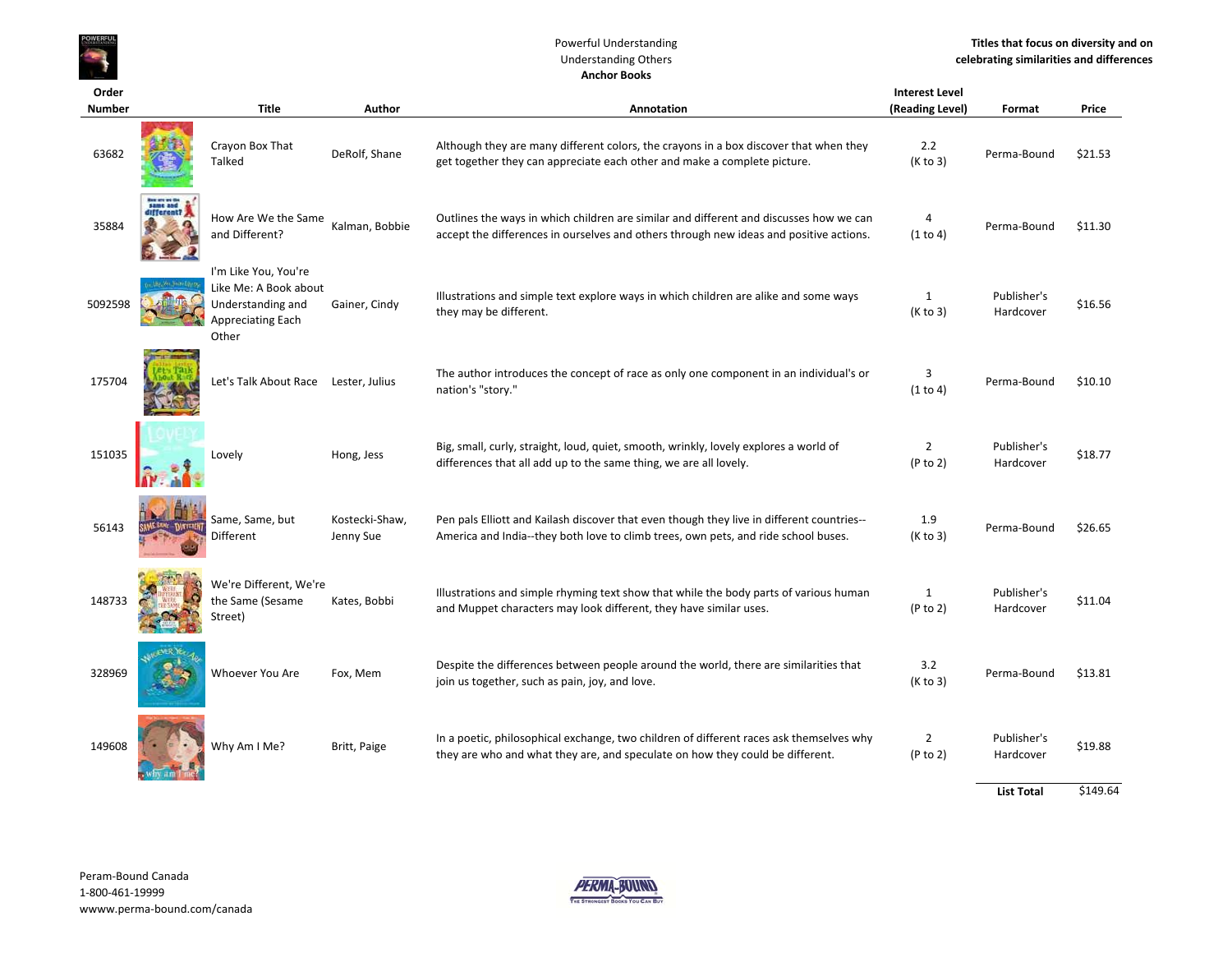#### Powerful Understanding Understanding Others **Physical Diversity**

| Order         |                                         |              |                                         |                                                                                                                                                                                                                                                                                                     | <b>Reading Level</b>       |                          |         |
|---------------|-----------------------------------------|--------------|-----------------------------------------|-----------------------------------------------------------------------------------------------------------------------------------------------------------------------------------------------------------------------------------------------------------------------------------------------------|----------------------------|--------------------------|---------|
| <b>Number</b> |                                         | <b>Title</b> | Author                                  | <b>Annotation</b>                                                                                                                                                                                                                                                                                   | (Interest Level)           | Format                   | Price   |
| 129265        | ∧bigail the Whale<br>Abigail the Whale  |              | Cali, Davide                            | Teased by the other girls in her swimming class, a plus-sized, insecure young girl is<br>counseled by her swimming teacher to change how she sees herself through a<br>visualization technique that helps her to feel bolder, more confident, and more self-<br>accepting.                          | $\overline{2}$<br>(K to 3) | Publisher's<br>Hardcover | \$18.73 |
| 17835         |                                         |              | Arnie and the New Kid Carlson, Nancy L. | When an accident requires Arnie to use crutches, he begins to understand the limits<br>and possibilities of his new classmate, who has a wheelchair.                                                                                                                                                | $\overline{2}$<br>(P to 2) | Paperback                | \$6.62  |
| 63696         | <b>CLALY HAIR DAY</b><br>Crazy Hair Day |              | Saltzberg, Barney                       | Stanley is excited about Crazy Hair Day at his school, until he discovers that he has<br>gotten the date wrong.                                                                                                                                                                                     | 2.8<br>(K to 3)            | Perma-Bound              | \$16.85 |
| 4999568       | <b>Eddie Longpants</b>                  |              | Levert, Michelle                        | Every day at school, students find new ways to bully a very tall classmate until one day<br>when the teasers learn that being big is not so bad after all, especially when you have a<br>big heart.                                                                                                 | 3<br>(P to 2)              | Paperback                | \$9.89  |
| 88671         | Elmer                                   |              | McKee, David                            | All the elephants of the jungle were gray except Elmer, who was a patchwork of brilliant<br>colors until the day he got tired of being different and making the other elephants<br>laugh.                                                                                                           | 3.2<br>(K to 3)            | Perma-Bound              | \$25.64 |
| 160978        | Hello<br>Hello Goodbye Dog              |              |                                         | Gianferrari, Maria A student who uses a wheelchair finds a way to see her dog each day in school.                                                                                                                                                                                                   | $\overline{2}$<br>(P to 2) | Publisher's<br>Hardcover | \$18.77 |
| 175362        | Leon the Chameleon                      |              | Watt, Melanie                           | Leon has a problem - when the other chameleons turn green, yellow or blue, he turns<br>red, purple or orange.                                                                                                                                                                                       | 2.7<br>(P to 2)            | Perma-Bound              | \$8.91  |
| 33137         | <b>SPOON</b><br>Spoon                   |              | Rosenthal, Amy<br>Krouse                | Thinking that Fork, Knife, and Chopstick have it better than he, Spoon begins to feel<br>down about his status in the utensil world, but when others take the time to show him<br>just how important he is, Spoon quickly comes to realize that being a spoon is the best<br>thing to be after all! | 2.3<br>(P to 2)            | Perma-Bound              | \$25.64 |
| 52964         | SPORk<br>Spork                          |              | Maclear, Kyo                            | Spork sticks out in the regimented world of the cutlery drawer and is never chosen at<br>mealtimes until one day when a very messy thing arrives in the kitchen who has never<br>heard of cutlery customs.                                                                                          | 3.2<br>(K to 3)            | Perma-Bound              | \$15.34 |

**List Total**\$146.39

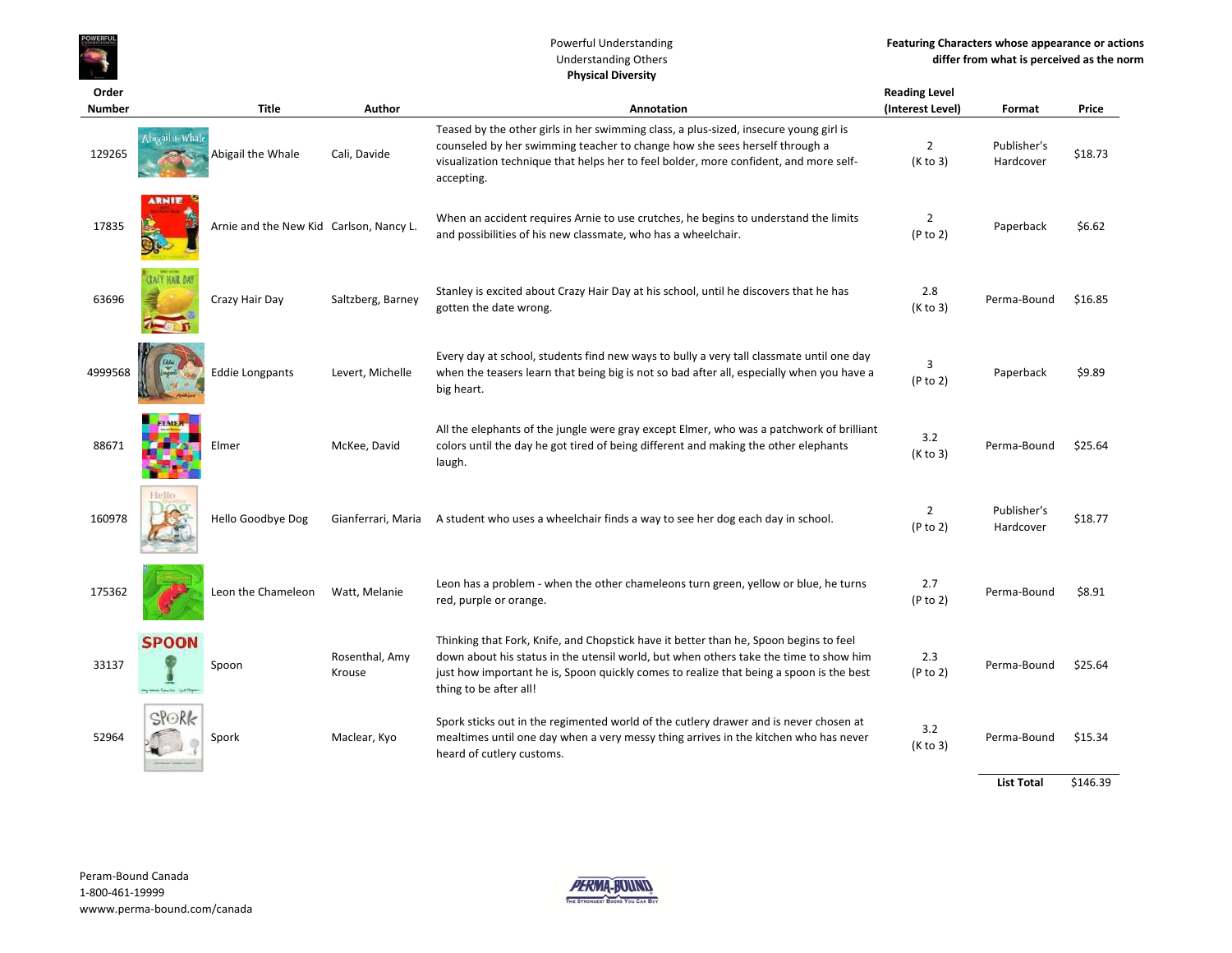

#### Powerful Understanding Understanding Others **Personal Preference Diversity**

| Order<br><b>Number</b> |                       | <b>Title</b>                                                  | Author            | Annotation                                                                                                                                                                                                         | <b>Reading Level</b><br>(Interest Level) | Format      | Price   |
|------------------------|-----------------------|---------------------------------------------------------------|-------------------|--------------------------------------------------------------------------------------------------------------------------------------------------------------------------------------------------------------------|------------------------------------------|-------------|---------|
|                        |                       |                                                               |                   |                                                                                                                                                                                                                    |                                          |             |         |
| 5637055                |                       | Boy Who Cried<br>Fabulous                                     | Newman, Leslea    | A young boy's fascination with everything he sees around him causes him to be late and<br>upsets his parents, until they come to realize his special gift.                                                         | 3.4<br>(P to 2)                          | Paperback   | \$8.83  |
| 69652                  | exontox <sub>12</sub> | <b>Brontorina</b>                                             | Howe, James       | Despite her size and not having the proper footwear, a determined dinosaur pursues her<br>dream of becoming a ballerina.                                                                                           | 2.2<br>(P to 2)                          | Perma-Bound | \$8.89  |
| 55239                  |                       | Calvin Can't Fly: The<br>Story of a Bookworm<br><b>Birdie</b> | Berne, Jennifer   | A young starling chooses to read books when his cousins are learning to fly, and the<br>knowledge he acquires comes in handy when a hurricane threatens the flock's migration.                                     | 3.8<br>(P to 2)                          | Perma-Bound | \$16.81 |
| 100703                 |                       | Finklehopper Frog                                             | Livingston, Irene | Finklehopper Frog's jogging style and wild jogging suit meet with criticism until he runs<br>into Ruby Rabbit.                                                                                                     | 3.1<br>(P to 2)                          | Perma-Bound | \$10.69 |
| 117272                 |                       | Giraffes Can't Dance                                          | Andreae, Giles    | Gerald the giraffe is too clumsy to dance with all the other animals at the Jungle Dance,<br>until he finds the right music.                                                                                       | 3.8<br>(P to 2)                          | Perma-Bound | \$25.64 |
| 138200                 | REEN<br><b>DANTS</b>  | <b>Green Pants</b>                                            | Kraegel, Kenneth  | A young boy must learn to detach from a "comfort object"--a beloved pair of green pants--<br>when he is asked to wear a tuxedo for his cousin's wedding.                                                           | 2.8<br>(P to 2)                          | Perma-Bound | \$24.61 |
| 98683                  |                       | Morris Micklewhite and Baldacchino,<br>the Tangerine Dress    | Christine         | Morris faces taunts and criticism when he wears an orange dress to school, but things<br>begin to change for him after he uses his imagination to paint a fantastic picture that he<br>shares with his classmates. | 3.7<br>(P to 2)                          | Perma-Bound | \$25.58 |
| 219262                 | OddVelver             | Odd Velvet                                                    | Whitcomb, Mary    | Although she dresses differently from the other girls and does things which are unusual,<br>Velvet eventually teaches her classmates that even an outsider has something to offer.                                 | 4.1<br>(K to 3)                          | Perma-Bound | \$23.60 |
| 70770                  | Oddrey<br>锄           | Oddrey                                                        | Whamond, Dave     | Oddrey likes to be different, and she is sometimes lonely as a result. However, when she<br>seizes the opportunity to shine, she is happily surprised by the results.                                              | 2.3<br>(K to 3)                          | Perma-Bound | \$12.79 |

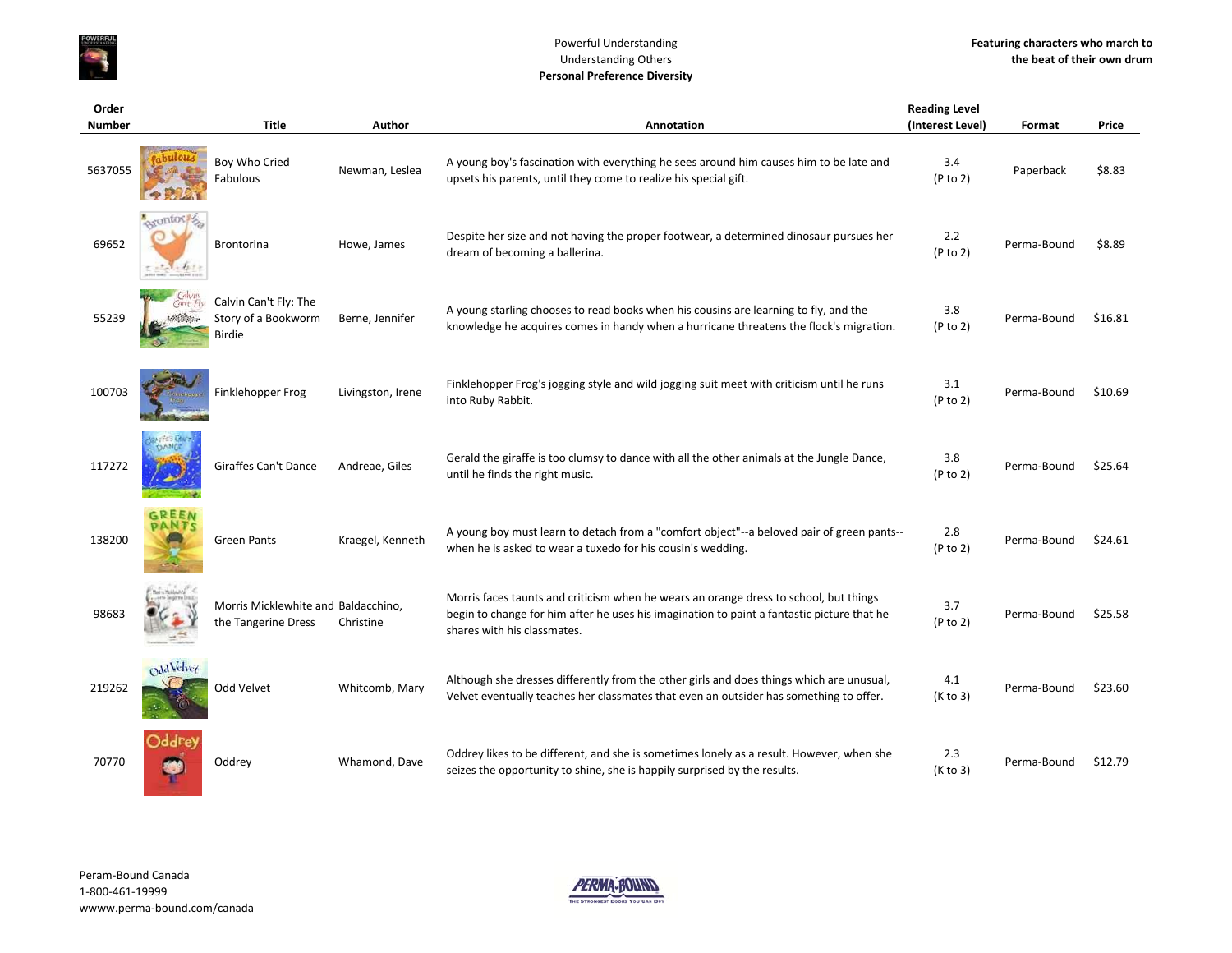

#### Powerful Understanding Understanding Others **Personal Preference Diversity**

| Order         |             |                                                                    |               |                                                                                                                                                                                                                                 | <b>Reading Level</b> |                          |          |
|---------------|-------------|--------------------------------------------------------------------|---------------|---------------------------------------------------------------------------------------------------------------------------------------------------------------------------------------------------------------------------------|----------------------|--------------------------|----------|
| <b>Number</b> |             | <b>Title</b>                                                       | Author        | Annotation                                                                                                                                                                                                                      | (Interest Level)     | Format                   | Price    |
| 52226         |             | Quite Contrary Man: A Hyatt, Patricia<br><b>True American Tale</b> | Rusch         | In nineteenth century New England, Joseph Palmer flouts the law against wearing a beard<br>and is accused by his fellow citizens of being unpatriotic and sinful, stubbornly refusing to<br>shave even when he is sent to jail. | 4.5<br>(K to 3)      | Perma-Bound              | \$15.34  |
| 286301        |             | Story of Ferdinand                                                 | Leaf, Munro   | Ferdinand likes to sit quietly and smell the flowers, but one day he gets stung by a bee and<br>his snorting and stomping convince everyone that he is the fiercest of bulls.                                                   | 3.7<br>(K to 3)      | Perma-Bound              | \$14.82  |
| 111731        | THUNDER EGG | Thunder Egg                                                        | Myers, Tim J. | The Thunder Egg is the story of a girl s coming of age, when she realizes that life can<br>require us to think of others before ourselves and to follow what our hearts tell us.                                                | (2 to 5)             | Publisher's<br>Hardcover | \$17.63  |
|               |             |                                                                    |               |                                                                                                                                                                                                                                 |                      | <b>List Total</b>        | \$205.23 |

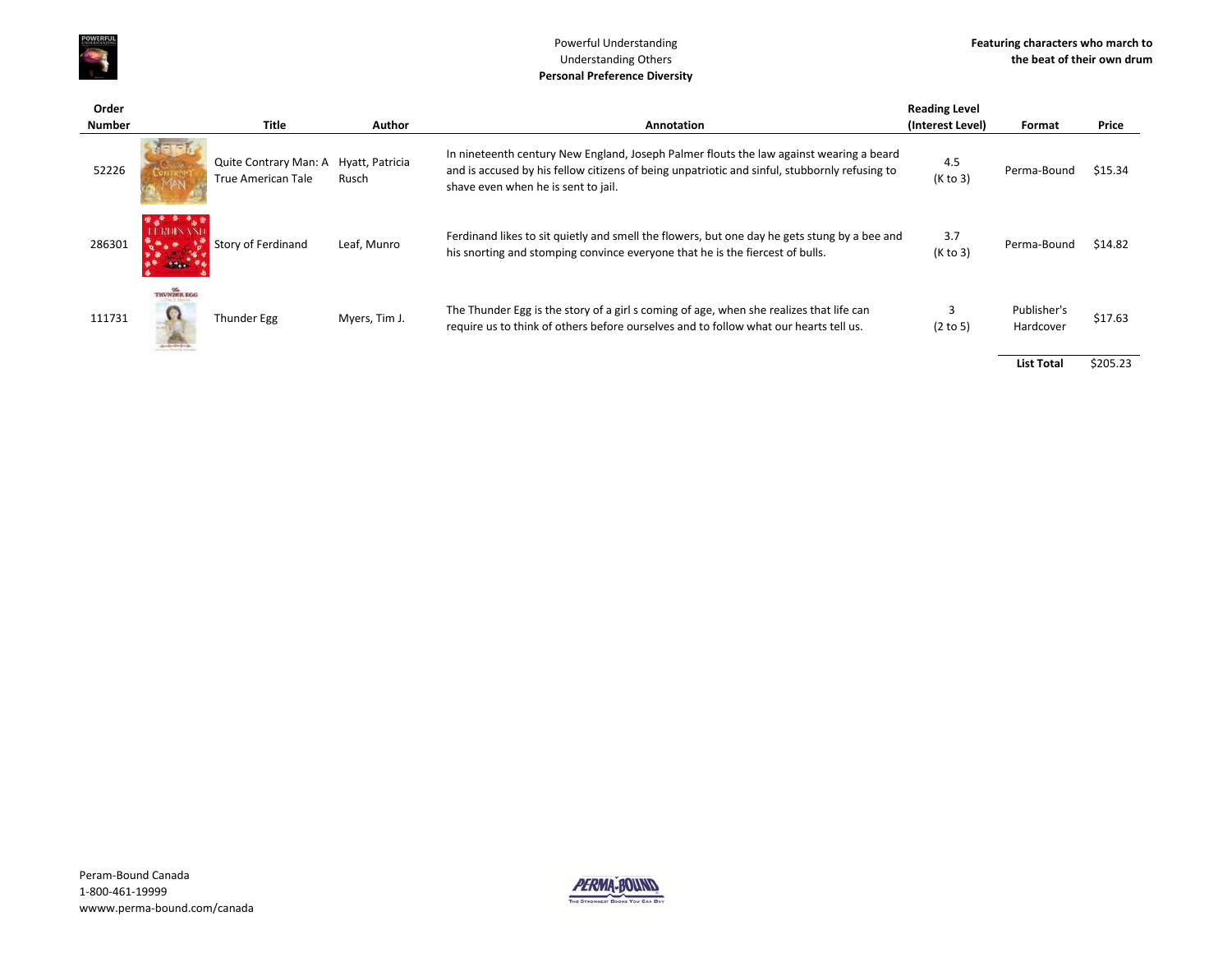#### Powerful Understanding Understanding Others **Family Diversity**

| Order<br><b>Number</b> |             | <b>Title</b>                                | Author                                 | Annotation                                                                                                                                                                                                                                                 | <b>Reading Level</b><br>(Interest Level) | Format                   | Price   |
|------------------------|-------------|---------------------------------------------|----------------------------------------|------------------------------------------------------------------------------------------------------------------------------------------------------------------------------------------------------------------------------------------------------------|------------------------------------------|--------------------------|---------|
| 13647                  |             | And Tango Makes<br>Three                    | Richardson, Justin<br>& Parnell, Peter | At New York City's Central Park Zoo, two male penguins fall in love and start a family by<br>taking turns sitting on an abandoned egg until it hatches.                                                                                                    | 3.5<br>(P to 2)                          | Perma-<br>Bound          | \$26.65 |
| 121535                 |             | Families, Families,<br>Families!            | Lang, Suzanne                          | Moms, dads, sisters, brothers--and even Great Aunt Sue-- appear in dozens of<br>combinations, demonstrating all kinds of nontraditional families! Silly animals are<br>cleverly depicted in framed portraits, and offer a warm celebration of family love. | 2<br>(P to 2)                            | Perma-<br>Bound          | \$25.64 |
| 130456                 |             | Family Is a Family Is a<br>Family           | O'Leary, Sara                          | When a teacher asks the children in her class to think about what makes their families<br>special, the answers are all different in many ways, but the same in the one way that<br>matters most of all.                                                    | $\overline{2}$<br>(K to 3)               | Perma-<br>Bound          | \$26.61 |
| 49108                  |             | Great Big Book of<br>Families               | Hoffman, Mary                          | Features illustrations and descriptions of different types of families and how their lives<br>are similar and different.                                                                                                                                   | 3<br>(P to 2)                            | Perma-<br>Bound          | \$18.66 |
| 95967                  | Heather Has | <b>Heather Has Two</b><br><b>Mommies</b>    | Newman, Leslea                         | When Heather goes to playgroup, at first she feels bad because she has two mothers<br>and no father, but then she learns that there are lots of different kinds of families and<br>the most important thing is that all the people love each other.        | $\overline{2}$<br>(P to 2)               | Publisher's<br>Hardcover | \$18.77 |
| 294017                 |             | Tell Me Again About<br>the Night I Was Born | Curtis. Jamie Lee                      | A child begs her adoptive parents to recount how they came to be a family but ends up<br>telling a well-known tale herself.                                                                                                                                | 2.8<br>(K to 3)                          | Perma-<br>Bound          | \$16.85 |
| 3549627                |             | Who's in a Family?                          | Skutch, Robert                         | Family is important, but who's in a family? Why, the people who love you the most! This<br>equal opportunity, open-minded picture book has no preconceptions about what<br>makes a family a family.                                                        | 1<br>(P to 2)                            | Paperback                | \$8.83  |

**List Total** \$142.01



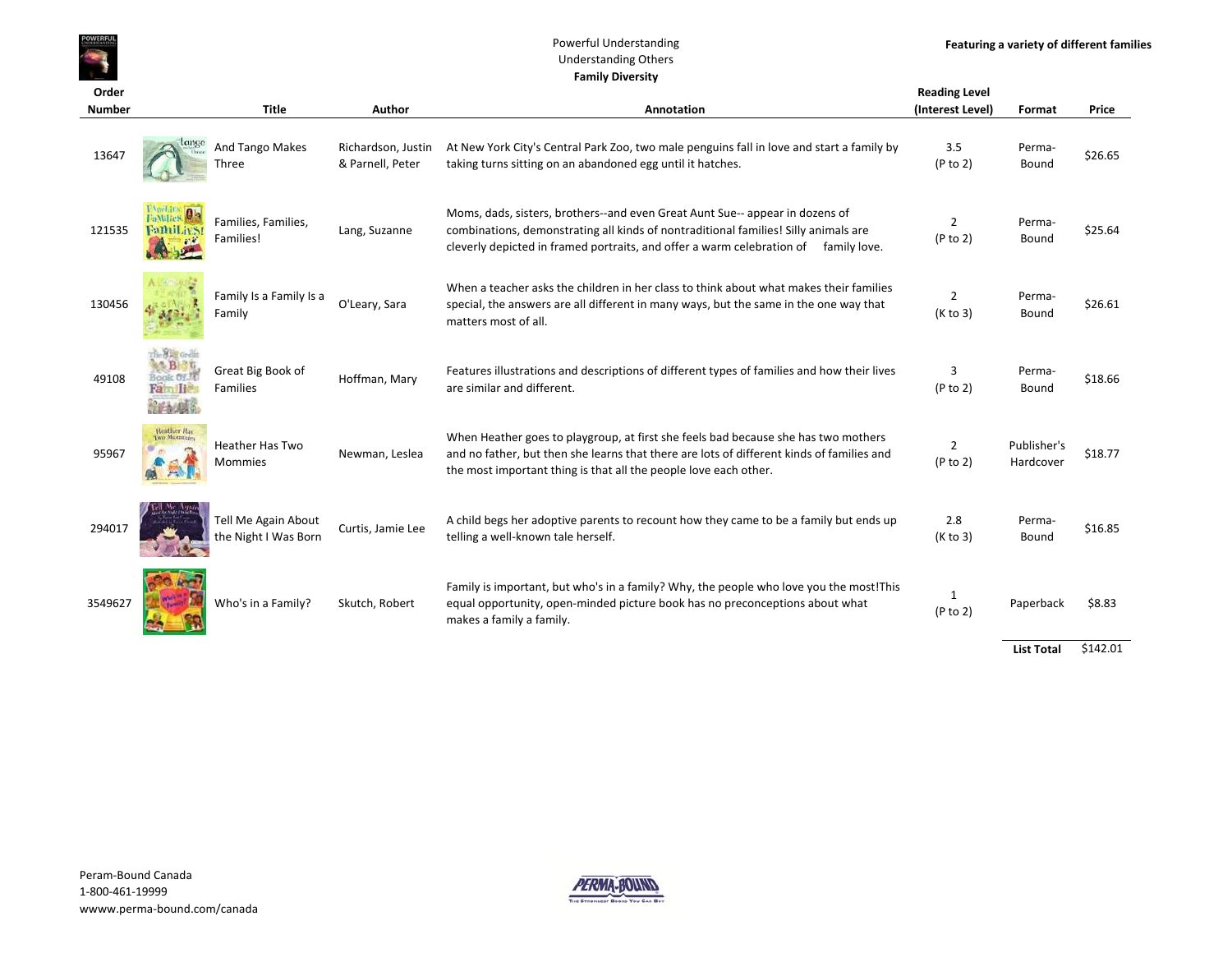

#### Powerful Understanding Understanding Others **Gender Diversity**

| Order         |                               |                                                                                 |                                      |                                                                                                                                                                                                                                                     | <b>Reading Level</b>       |                          |                |
|---------------|-------------------------------|---------------------------------------------------------------------------------|--------------------------------------|-----------------------------------------------------------------------------------------------------------------------------------------------------------------------------------------------------------------------------------------------------|----------------------------|--------------------------|----------------|
| <b>Number</b> |                               | <b>Title</b>                                                                    | Author                               | Annotation                                                                                                                                                                                                                                          | (Interest Level)           | Format                   | Price          |
| 5836526       |                               | All I Want to Be Is Me                                                          | Rothblatt, Phyllis                   | Reflects the diverse ways that young children experience and express their gender and<br>gives voice to the feelings of children who do not fit into narrow gender stereotypes,<br>and who just want to be free to be themselves.                   | 3<br>(2 to 5)              | Paperback                | \$17.34        |
| 87553         |                               | I Am Jazz!                                                                      | Herthel, Jessica &<br>Jennings, Jazz | Presents the story of a transgender child who traces her early awareness that she is a<br>girl in spite of male anatomy and the acceptance she finds through a wise doctor who<br>explains her natural transgender status.                          | 3.3<br>(K to 3)            | Publisher's<br>Hardcover | \$19.88        |
| 5573505       |                               | Jacob's New Dress                                                               | lan                                  | Hoffman, Sarah & Jacob, who likes to wear dresses at home, convinces his parents to let him wear a dress<br>to school, too.                                                                                                                         | $\overline{2}$<br>(P to 2) | Publisher's<br>Hardcover | \$18.77        |
| 98683         |                               | Morris Micklewhite<br>and the Tangerine<br>Dress                                | Baldacchino,<br>Christine            | Morris faces taunts and criticism when he wears an orange dress to school, but things<br>begin to change for him after he uses his imagination to paint a fantastic picture that he<br>shares with his classmates.                                  | 3.7<br>(P to 2)            | Perma-Bound              | \$25.58        |
| 4976725       |                               | My Princess Boy: A<br>Mom's Story About a<br>Young Boy Who Loves<br>to Dress Up | Kilodavis, Cheryl                    | Shows a family's acceptance and support of their son who likes to dress up as a<br>princess.                                                                                                                                                        | 2.4<br>(2 to 5)            | Publisher's<br>Hardcover | \$19.88        |
| 221380        | Oliver Buttor<br>es una turna | Oliver Button Es una<br>Nena                                                    | DePaola, Tomie                       | His classmates' taunts don't stop Oliver Button from doing what he likes best.                                                                                                                                                                      | 2.9<br>(K to 3)            | Perma-Bound              | \$17.23        |
| 95070         | $\blacksquare$                | Red: A Crayon's Story                                                           | Hall, Michael                        | Red's factory-applied label clearly says that he is red, but despite the best efforts of his<br>teacher, fellow crayons and art supplies, and family members, he cannot seem to do<br>anything right until a new friend offers a fresh perspective. | 1.6<br>(P to 2)            | Perma-Bound              | \$26.65        |
| 80470         |                               | <b>Sissy Duckling</b>                                                           | Fierstein, Harvey                    | Elmer the duck is teased because he is different, but he proves himself by not only<br>surviving the winter, but also saving his Papa.                                                                                                              | 3.7<br>(K to 3)            | Perma-Bound              | \$11.93        |
| 330560        |                               | William's Doll                                                                  |                                      | Zolotow, Charlotte William wants a doll, but his father and brother are against it.                                                                                                                                                                 | 3.6<br>(P to 2)            | Perma-Bound              | \$16.85        |
|               |                               |                                                                                 |                                      |                                                                                                                                                                                                                                                     |                            | 1.4.7.4                  | <b>CATA 11</b> |

**List Total**\$174.11

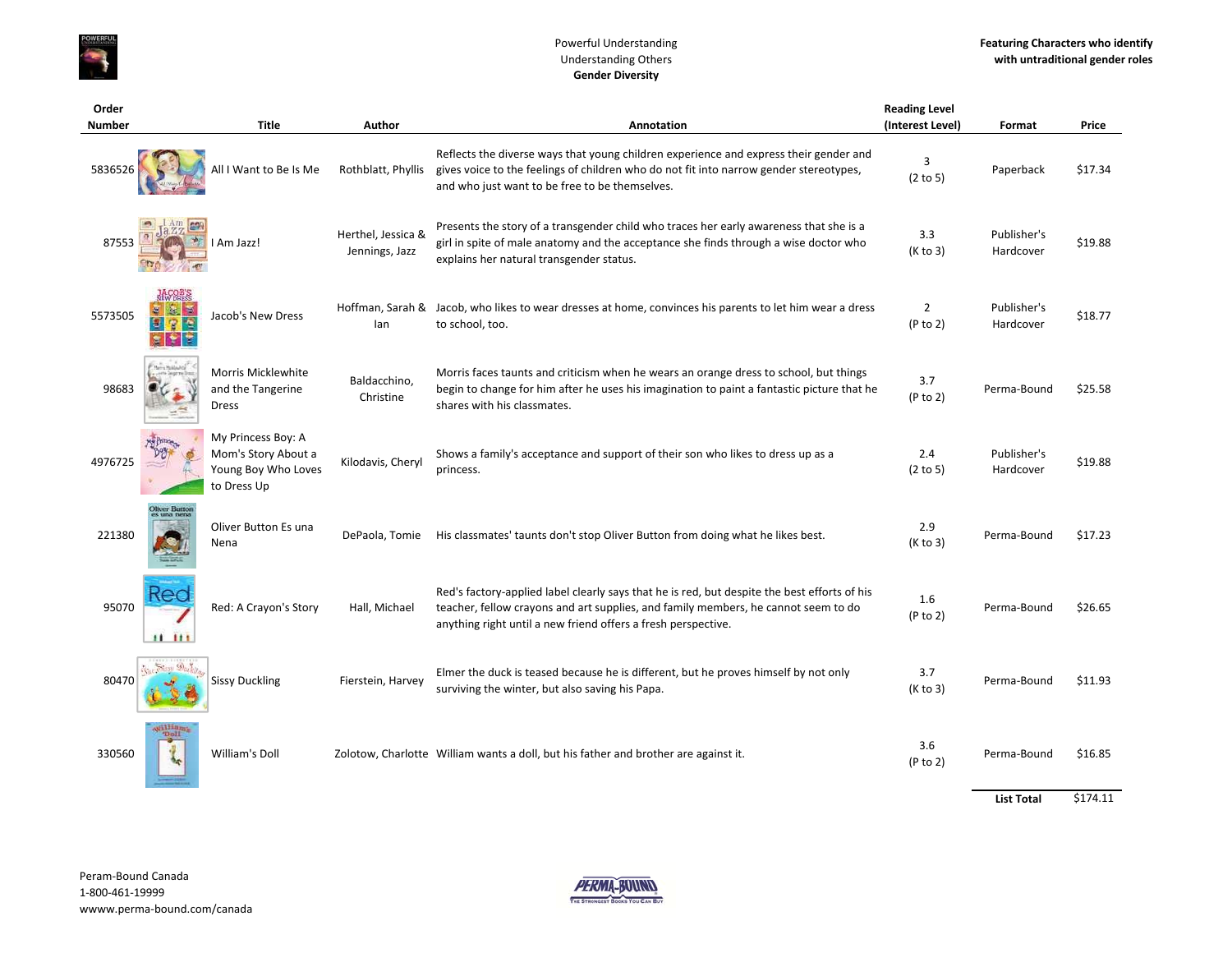#### Powerful Understanding Understanding Others **Neuro Diversity**

| Order<br><b>Number</b> |                                                | <b>Title</b>                                        | <b>Author</b>            | Annotation                                                                                                                                                                                                                    | <b>Reading Level</b><br>(Interest Level) | Format                   | Price    |
|------------------------|------------------------------------------------|-----------------------------------------------------|--------------------------|-------------------------------------------------------------------------------------------------------------------------------------------------------------------------------------------------------------------------------|------------------------------------------|--------------------------|----------|
| 6111076                | ALPHASET WAR                                   | Alphabet War: A Story<br>about Dyslexia             | Robb, Diane Burton       | Learning to read is a great struggle for Adam, but with expert help, hard work, and belief<br>in himself, he wins "The Alphabet War." Includes information about dyslexia.                                                    | 4.1<br>(2 to 5)                          | Paperback                | \$8.83   |
| 25247                  |                                                | Be Good to Eddie Lee                                | Fleming, Virginia        | Although Christy considered him a pest, when Eddie Lee, a boy with Down's Syndrome,<br>follows her into the woods, he shares several special discoveries with her.                                                            | 3.6<br>(K to 3)                          | Perma-Bound              | \$10.10  |
| 5638768                |                                                | I See Things Differently:<br>A First Look at Autism | Thomas, Pat              | Psychotherapist and counselor Pat Thomas puts her gentle, yet straightforward approach<br>to work in this new picture book aimed at helping children understand what autism is and<br>how it affects someone who has it.      | 2<br>(K to 3)                            | Paperback                | \$10.60  |
| 175280                 | anyther Euro Blooder                           | Leo the Late Bloomer                                | Kraus, Robert            | Leo, a young tiger, finally blooms under the eyes of very anxious parents.                                                                                                                                                    | 1.2<br>(P to 2)                          | Perma-Bound              | \$16.85  |
| 40658                  |                                                | My Brother Charlie                                  | Peete, Holly<br>Robinson | A girl tells what it is like living with her twin brother who has autism and sometimes finds<br>it hard to communicate with words, but who, in most ways, is just like any other boy.<br>Includes authors' note about autism. | 2.8<br>(1 to 4)                          | Publisher's<br>Hardcover | \$19.88  |
| 4104533                |                                                | My Friend Isabelle                                  | Woloson, Eliza           | A young boy named Charlie describes the activities he shares with his friend Isabelle, a girl<br>with Down Syndrome.                                                                                                          | 1<br>(P to 2)                            | Publisher's<br>Hardcover | \$16.52  |
| 296027                 | Fairfield Posselbk<br>Texas you.<br>Mr. Falker | Thank You, Mr. Falker                               | Polacco, Patricia        | After recognizing Trisha's incredible artistic ability and her problem with reading, Mr.<br>Falker takes the time to lead her finally and happily to the magic of reading.                                                    | 4.1<br>(K to 3)                          | Perma-Bound              | \$26.65  |
|                        |                                                |                                                     |                          |                                                                                                                                                                                                                               |                                          | <b>List Total</b>        | \$109.43 |

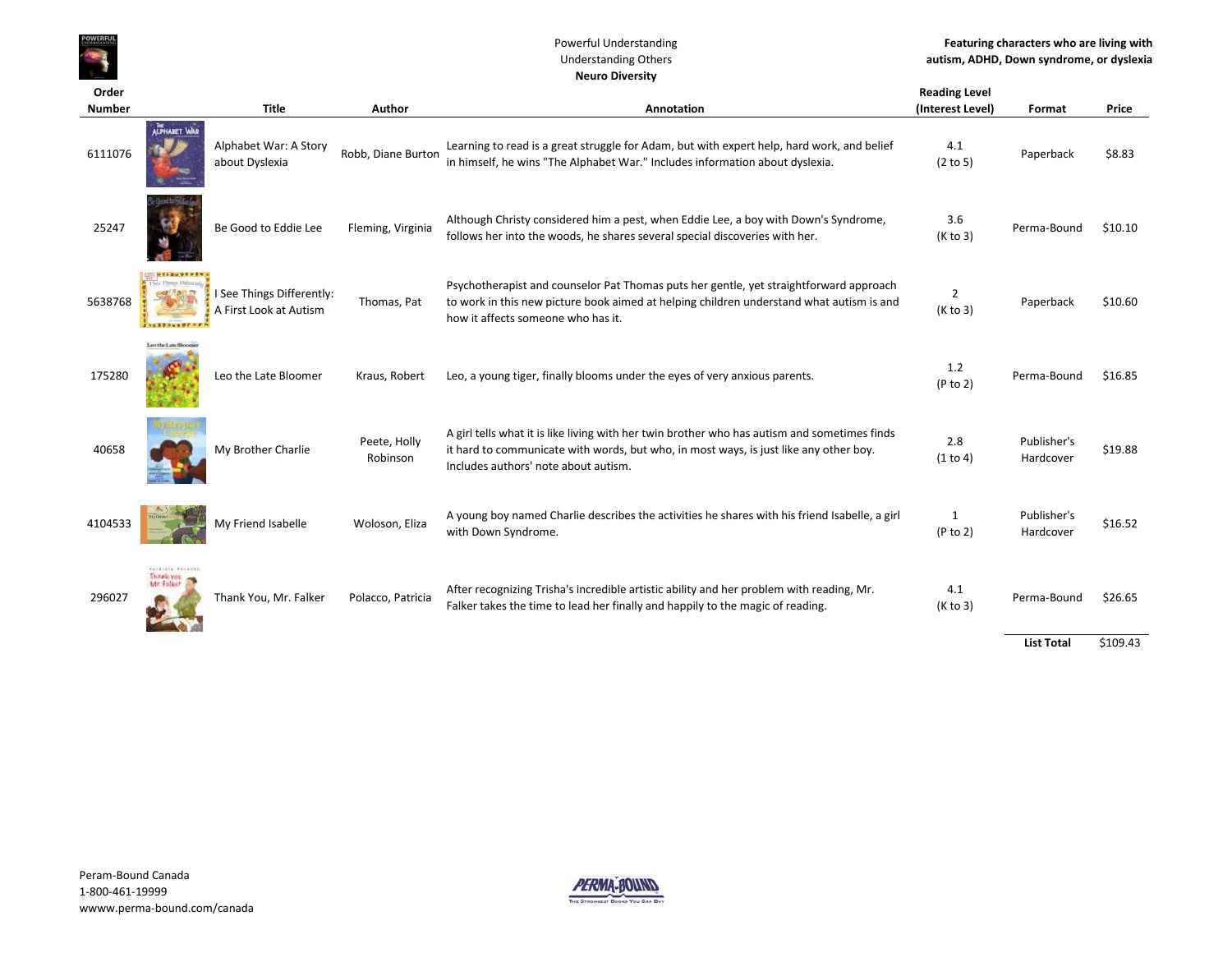

#### Powerful Understanding Understanding Others **Sensory Diversity**

| Order<br><b>Number</b> |          | <b>Title</b>                                | Author              | <b>Annotation</b>                                                                                                                                                                                                                                                                                   | <b>Reading Level</b><br>(Interest Level) | Format            | Price    |
|------------------------|----------|---------------------------------------------|---------------------|-----------------------------------------------------------------------------------------------------------------------------------------------------------------------------------------------------------------------------------------------------------------------------------------------------|------------------------------------------|-------------------|----------|
| 33109                  |          | <b>Black Book of Colors</b>                 | Cottin, Menena      | Invites readers to imagine living without sight through remarkable illustrations done with<br>raised lines and descriptions of colors based on imagery. Braille letters accompany the<br>illustrations and a full Braille alphabet offers sighted readers help reading along with their<br>fingers. | 2.6<br>(K to 3)                          | Perma-Bound       | \$26.61  |
| 97829                  |          | El Deafo                                    | Bell, Cece          | In graphic novel format, the author recounts her experiences with hearing loss at a young<br>age, including using a bulky hearing aid, learning how to lip read, and determining her<br>"superpower."                                                                                               | 2.7<br>(4 to 7)                          | Perma-Bound       | \$20.55  |
| 172540                 |          | Knots on a Counting<br>Rope                 | Martin, Bill, Jr. & | Boy-Strength-of-Blue-Horses and his grandfather reminisce about the young boy's birth,<br>Archambault, John his first horse, and an exciting horse race.                                                                                                                                            | 2.8<br>(K to 3)                          | Perma-Bound       | \$17.86  |
| 202335                 |          | Moses Goes to a<br>Concert                  | Millman, Isaac      | Moses and his schoolmates, all deaf, attend a concert where the orchestra's percussionist<br>is also deaf. Includes illustrations in sign language and a page showing the manual<br>alphabet.                                                                                                       | 3.3<br>(K to 3)                          | Perma-Bound       | \$18.88  |
| 265506                 | Christin | See the Ocean                               | Condra, Estelle     | A little girl and her family visit the beach.                                                                                                                                                                                                                                                       | 3.9<br>(K to 3)                          | Perma-Bound       | \$24.92  |
| 127253                 | SIX DOTS | Six Dots: A Story of<br>Young Louis Braille | Bryant, Jen         | Inspiring picture-book biography presents the story of the blind French educator Louis<br>Braille, who as a boy was so determined to read that he invented his own alphabet--one<br>that is still in use today.                                                                                     | 3.3<br>(K to 3)                          | Perma-Bound       | \$26.65  |
|                        |          |                                             |                     |                                                                                                                                                                                                                                                                                                     |                                          | <b>List Total</b> | \$135.47 |

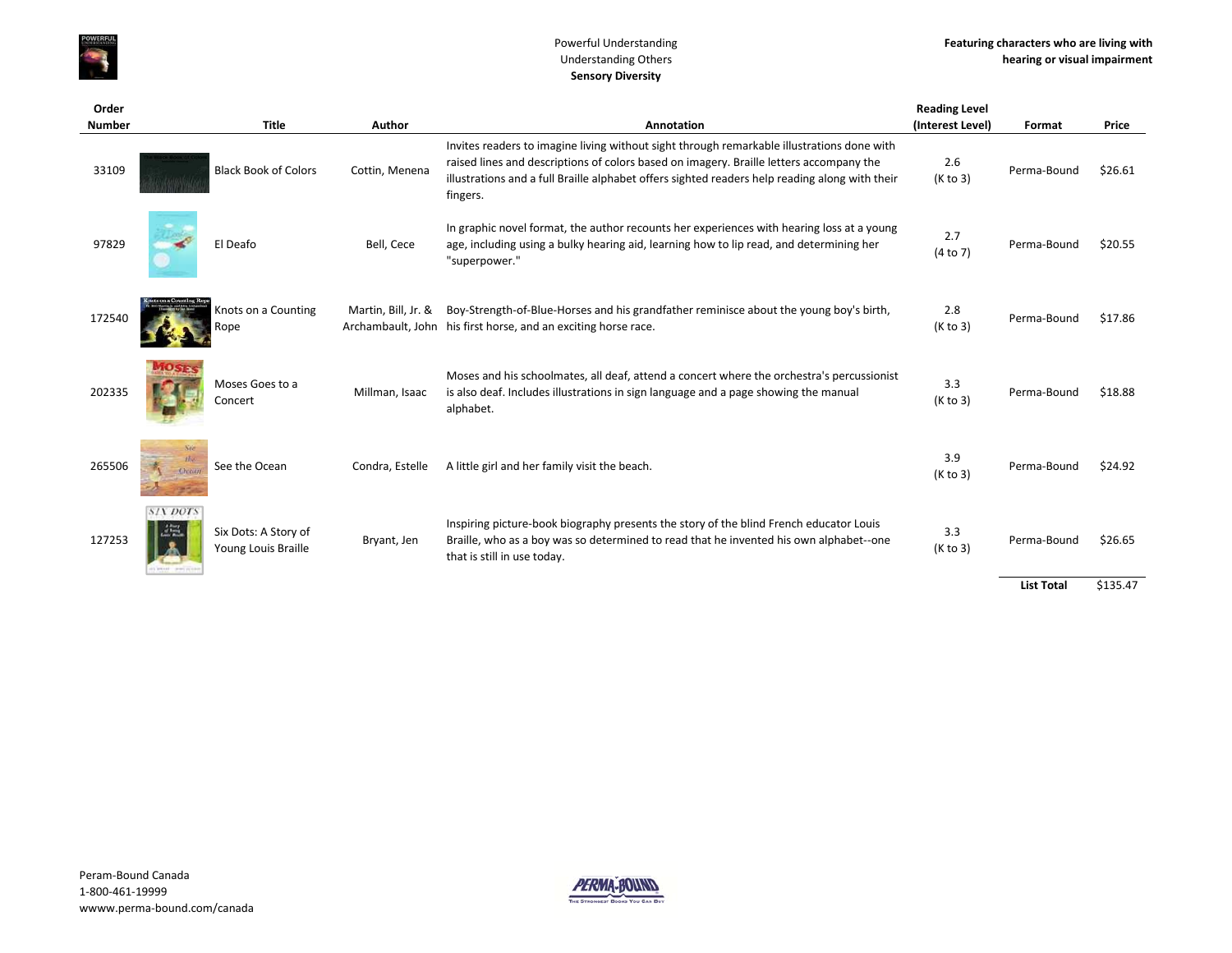#### Powerful Understanding Understanding Others **Racial/Cultural Diversity**

**Order** 

| Order         |                            |                       |                 |                                                                                                                                                                                                     | <b>Reading Level</b> |                          |          |
|---------------|----------------------------|-----------------------|-----------------|-----------------------------------------------------------------------------------------------------------------------------------------------------------------------------------------------------|----------------------|--------------------------|----------|
| <b>Number</b> |                            | <b>Title</b>          | Author          | Annotation                                                                                                                                                                                          | (Interest Level)     | Format                   | Price    |
| 57091         | <b>The Colors</b><br>of Us | Colors of Us          | Katz, Karen     | Seven-year-old Lena and her mother observe the variations in the color of their friends'<br>skin, viewed in terms of foods and things found in nature.                                              | 2.5<br>(K to 3)      | Perma-Bound              | \$17.86  |
| 175704        |                            | Let's Talk About Race | Lester, Julius  | The author introduces the concept of race as only one component in an individual's or<br>nation's "story."                                                                                          | 3<br>(1 to 4)        | Perma-Bound              | \$10.10  |
| 37440         | <b>SHADES - PEOPLE</b>     | Shades of People      | Rotner, Shelley | Explores the many different shades of human skin, and points out that skin is just a<br>covering that does not reveal what someone is like inside.                                                  | 2<br>(P to 2)        | Perma-Bound              | \$26.61  |
| 273619        | <b>Skin Again</b>          | Skin Again            | Hooks, Bell     | Simple text and illustrations introduce skin, race, ethnicity, and most importantly, the<br>need to look beyond the skin, to the heart, to really see a person.                                     | 2<br>(K to 3)        | Publisher's<br>Hardcover | \$14.35  |
| 5092810       | THE SICITIYOU LIVE IN      | Skin You Live In      | Tyler, Michael  | Rhyming verse describes the diversity of skin color, promotes self-esteem, and explores<br>how children can be both unique and similar at the same time.                                            | 1<br>(K to 3)        | Publisher's<br>Hardcover | \$17.63  |
| 289335        | SukiS<br>Kimono            | Suki's Kimono         | Uegaki, Chieri  | Suki wears her favorite thing, a kimono received from her grandmother on a day at a<br>festival, despite what the other kids will say and, after demonstrating a dance, the<br>others are won over. | 3.9<br>(K to 3)      | Perma-Bound              | \$11.30  |
| 336870        |                            | Yoko                  | Wells, Rosemary | When Yoko brings sushi to school for lunch, her classmates make fun of what she eats--<br>until one of them tries it for himself.                                                                   | 2.9<br>(P to 2)      | Perma-Bound              | \$16.85  |
|               |                            |                       |                 |                                                                                                                                                                                                     |                      | <b>List Total</b>        | \$114.70 |

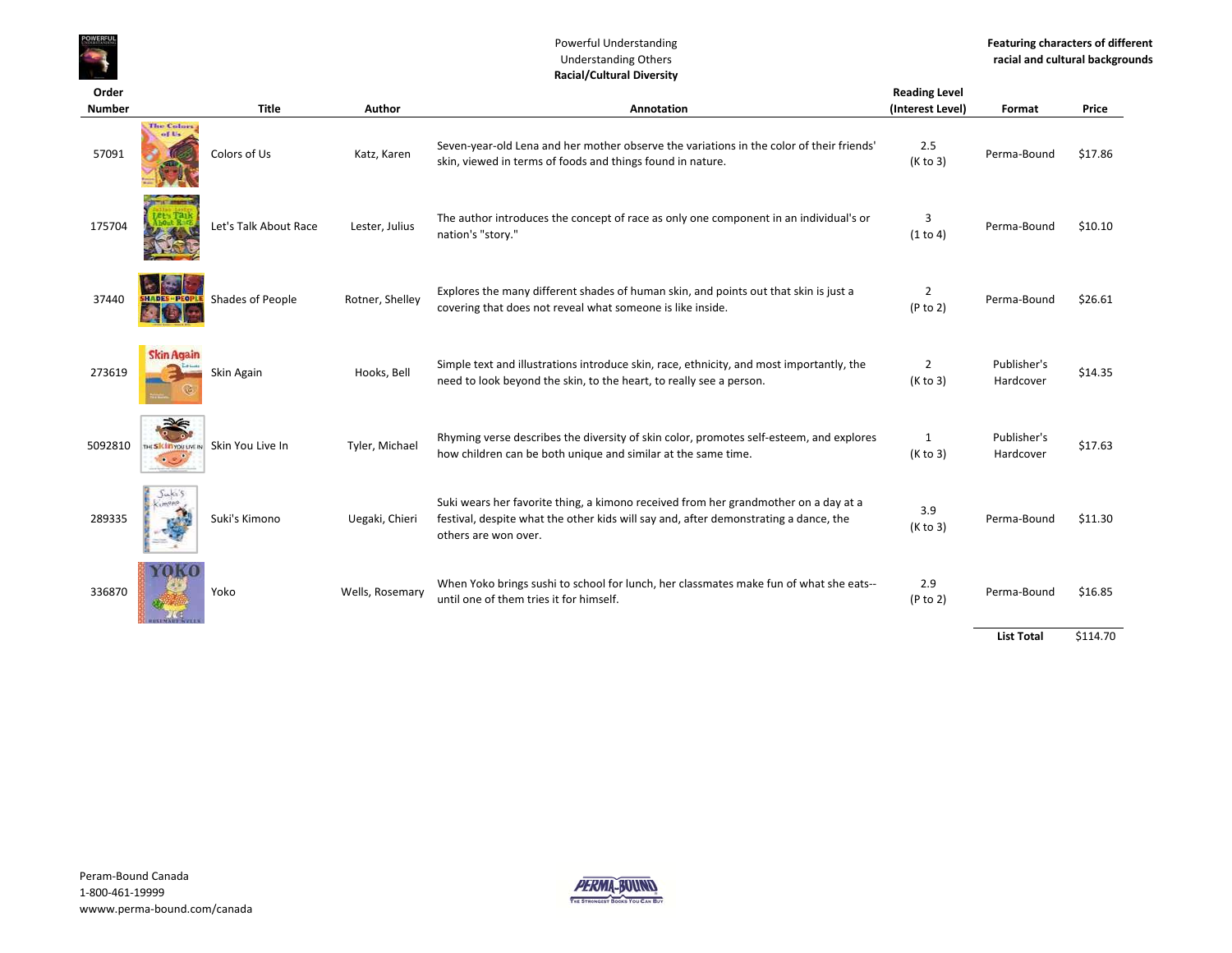

#### Powerful Understanding Understanding Others **Economic Diversity**

| Order         |                                       |                         |                                                                                                                                                                                                                                                  | <b>Reading Level</b> |                        |            |
|---------------|---------------------------------------|-------------------------|--------------------------------------------------------------------------------------------------------------------------------------------------------------------------------------------------------------------------------------------------|----------------------|------------------------|------------|
| <b>Number</b> | <b>Title</b>                          | Author                  | Annotation                                                                                                                                                                                                                                       | (Interest Level)     | Format                 | Price      |
| 105870        | <b>LEVAUXIVI BUT</b><br>Fly Away Home | Bunting, Eve            | A homeless boy who lives in an airport with his father, moving from terminal to terminal<br>and trying not to be noticed, is given hope when he sees a trapped bird find its freedom.                                                            | 2.7<br>(K to 3)      | Perma-Bound            | \$17.86    |
| 106236        | Maddi's<br>Fridge<br>Maddi's Fridge   | Brandt, Lois            | After a day at the park, Sofia discovers that her best friend Maddi has no food in her<br>refrigerator and decides to try to help, eventually enlisting her mother.                                                                              | 2.6<br>(P to 2)      | Perma-Bound            | \$26.61    |
| 293323        | <b>Teddy Bear</b>                     | McPhail, David          | A teddy bear, lost by the little boy who loves him, still feels loved after being rescued by a<br>homeless man.                                                                                                                                  | 3.4<br>(K to 3)      | Perma-Bound            | \$18.88    |
| 28597         | THOSE<br>Those Shoes                  | Boelts, Maribeth        | Jeremy, who longs to have the black high tops that everyone at school seems to have but<br>his grandmother cannot afford, is excited when he sees them for sale in a thrift shop and<br>decides to buy them even though they are the wrong size. | 3.1<br>(K to 3)      | Perma-Bound            | \$16.85    |
| 301355        | <b>Tight Times</b>                    | Hazen, Barbara<br>Shook | A small boy, not allowed to have a dog because times are tight, finds a starving kitten in a<br>trash can on the same day his father loses his job.                                                                                              | 2.4<br>(K to 3)      | Perma-Bound            | \$15.83    |
| 310607        | Uncle Willie and the<br>Soup Kitchen  | DiSalvo-Ryan,<br>DyAnne | A young boy accompanies his Uncle Willie to the city soup kitchen where the uncle works.                                                                                                                                                         | 3.3<br>(K to 3)      | Perma-Bound            | \$16.85    |
|               |                                       |                         |                                                                                                                                                                                                                                                  |                      | <b>List Total</b>      | \$112.88   |
|               |                                       |                         |                                                                                                                                                                                                                                                  |                      | <b>Total all Lists</b> | \$1,289.86 |